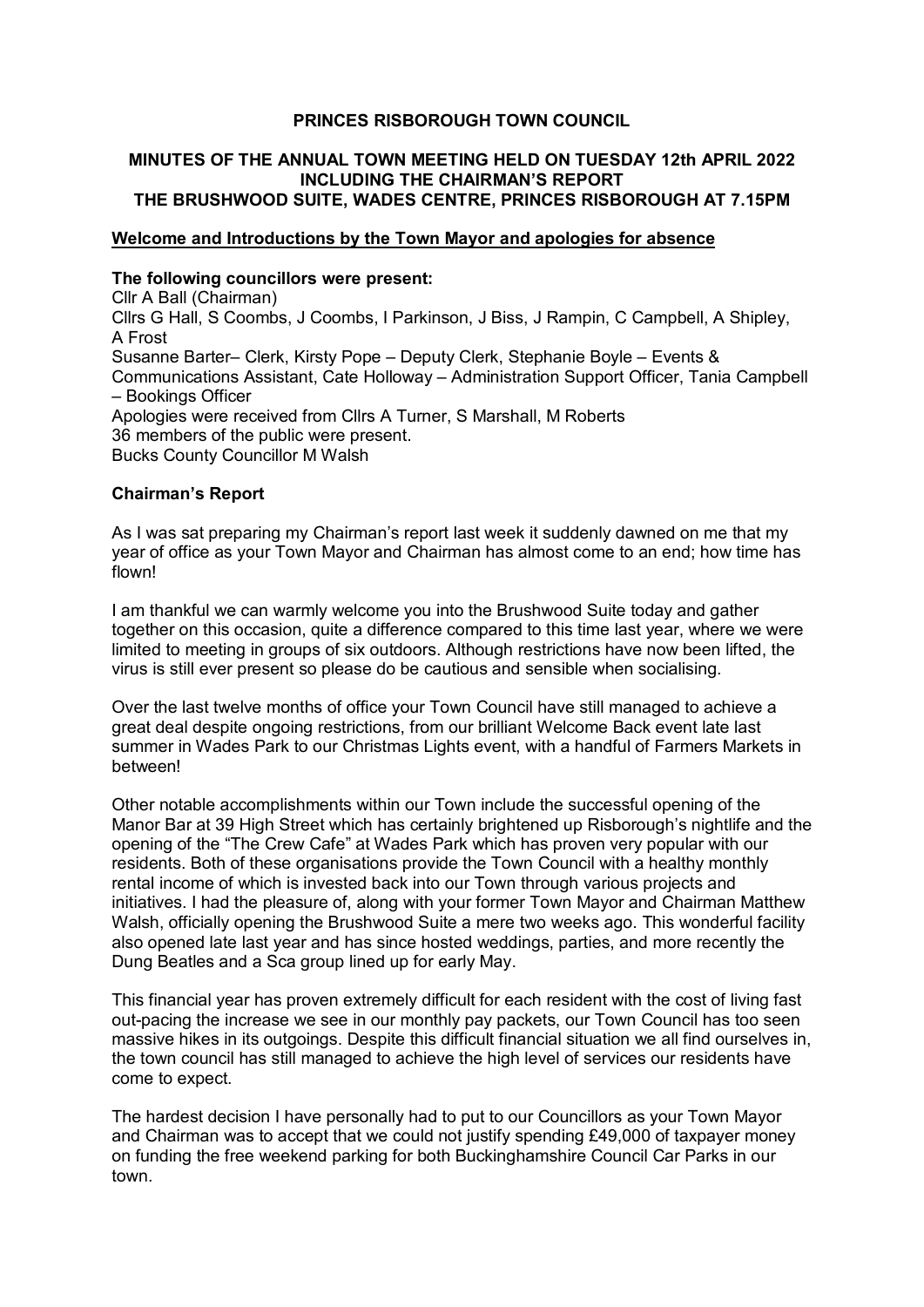For the past two years your Town Council has received grants from the former Wycombe District Council and your Unitary Council, Buckinghamshire Council. These dedicated grants covered the cost requested by Buckinghamshire Council for free weekend parking. Sadly, we were unable to secure such grants this financial year and did not feel right in increasing the precept for such a luxury in such turbulent times.

Later this year we have three more Farmers Markets scheduled, Her Majesty the Queen's Platinum Jubilee, our Summer Festival, the Christmas Light Switch On, and so much more in between.

I would like to take a moment to thank you, our residents, Councillors, maintenance team and our very knowledgeable team within the office for all your help and support during the last 12 months.

Finally, I would like to add that it has been an absolute honour and privilege to serve as your Town Mayor and Chairman over the past year.

#### **Looking to the Future:**

Looking forward to this year as a council we made the decision late last year to introduce 3 task and finish working groups with an end goal to be achieved in each group, each group will run for a maximum time of 3 months.

January through to end of March we had the following groups.

- Environmental and climate change that over saw the planting of the 4 new trees in our King George the 5th Park.
- Stratton Memorial garden, that looked at the cost of the phase 2 due to us almost running out of burial plots. This will enable our towns residents to be either buried or interned in their home town for at least the next 30 years. This will be funded by CIL money which is the payment the town council receive from developers when all the new properties are built as per the local plan. Normally councils receive 15% of funding but during negotiations 4 years ago your town council successfully negotiated a 25% funding share on the proviso that we would continue to take sole responsibility for the burial and cremations in our town.
- Wades centre extension to house our office staff, maintenance team and a Changing Places toilet, our current lease at the Princes Centre will cease at the end of 2023. We are currently in the process of preparing a planning application to Bucks Council.

The next 3 task and finish groups run from April through to the end of June and are.

- Changing places funding opportunities at the Wades centre extension. This is a changing facility for disabled residents and visitors to our town that will give them the comfort and equipment needed.
- Looking at the costings for our devolved services agreement with Bucks Unitary Council.
- Queens green Jubilee Tree planting in and around our town.

All 3 of these task and finish working groups will need to be rubber stamped through a consultation exercise with you our residents, due to the costs involved.

#### **Finance Committee**

Cllr Sue Coombs, chair of the Committee gave the following report.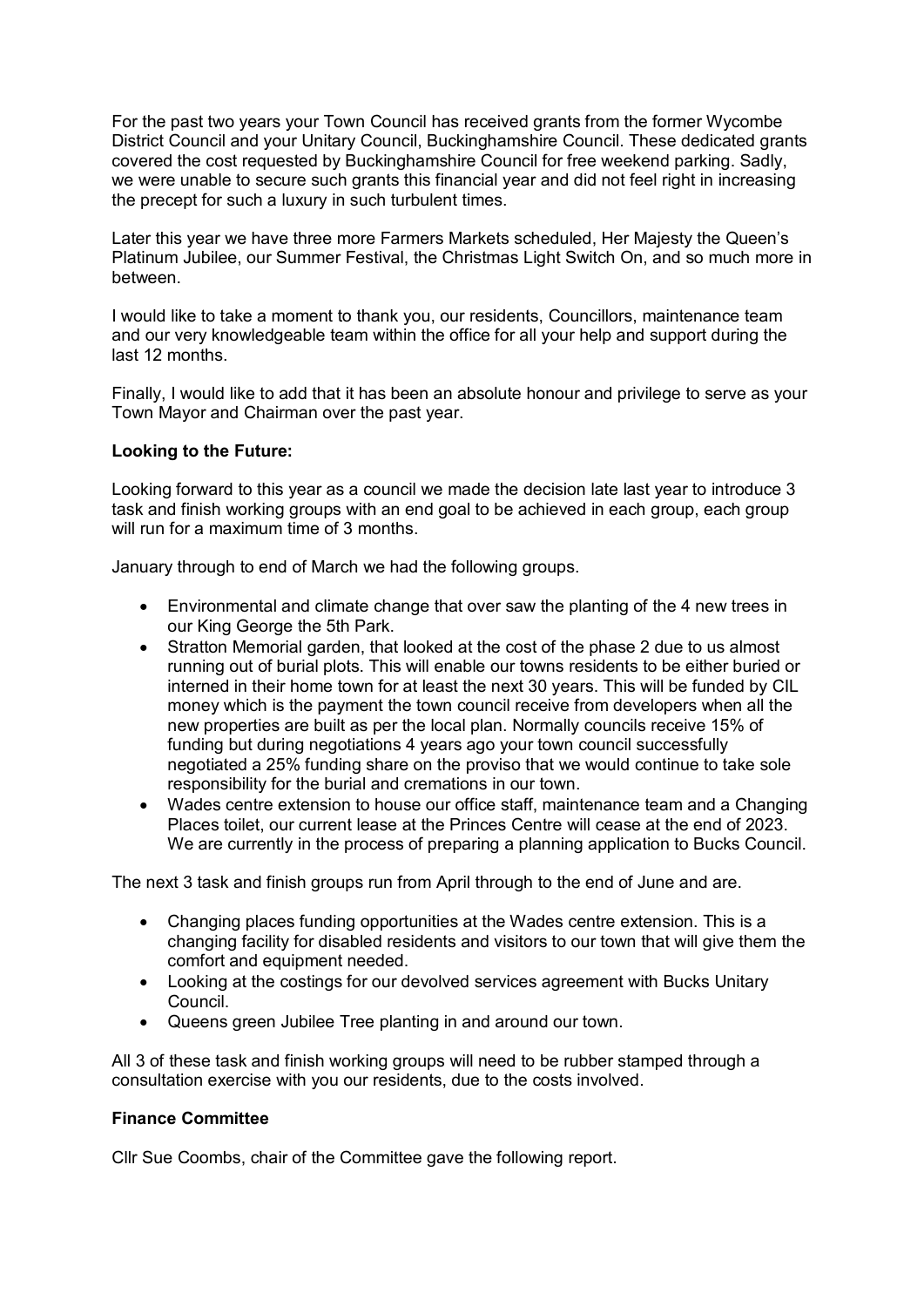The Committee oversees all the expenditure for the council ensures that the finances remain within the bounds of the budget agreed by councillors at the estimates meeting and that funds are legally and appropriately spent. The budgetary requirements for the year 2021/22 were fully met even with all the problems relating to covid.

Setting the precept is a very important part of the Town Council's duty and responsibilities which affects us all. The Precept is the amount of money collected through your council tax to maintain the services for which we are responsible. It is collected by Buckinghamshire Council on behalf of the Town Council.

In view of the current financial situation, after many hours of discussion, it has been necessary to leave some of the important projects which councillors would have liked to have undertaken this year for another year, unless alternative funding can be found. We felt that it would be inappropriate at this time to raise the precept by an excessive amount, especially as many residents must tighten their belts, and there are more effects still to come.

The council needs to balance its books in the same way as any sustainable business. Every effort is made to minimise any rise in the precept by constantly striving to find efficiency savings and generating alternative revenue streams, but some increases in spending are unavoidable..

We had to reduce the amounts used to run the annual Town Festival and Christmas Lights events which means extra work for our staff, councillors, and a reliance on the goodwill of volunteers.

Another example is the ending of weekend free car parking.

In previous years this was funded by grants that are no longer available to us. The precept would have needed to be increased by a further £45,000 an overall increase of 15.28% to be able to provide this benefit which we could not justifiably pass on to our residents. Although finances are tight, we will strive to provide the level of service to which the town is accustomed.

### **Planning Committee**

Cllr Josephine Biss, chair of the Committee gave the following report.

Princes Risborough Town Council Planning Committee meets on the first Tuesday of every month to look at and discuss the planning applications that have come in via Bucks Council. At the Committee meetings, we discuss and look at the plans and decide to either support, object, or offer no comment to an application, bearing in mind that the planning department at Bucks Council makes the final decision.

The current issue in our town is the recent planning application by Persimmon Homes to build up to 1100 homes on land along Longwick Road; this is part of the local plan where up to 2500 new homes will be built by 2031. It is just a planning application, and Bucks Council has yet to decide to accept the plans. There are over 100 pages in the planning, and it takes time to digest it all and reach a consensus.

This then brings into question the three years for the relief road from Summerleys Road through to Picts Lane as these new properties, if agreed upon, will need a relief road to access these unique properties.

For planning application notice, please go to Princes Risborough Town Council Website.

### **Town Committee**

Cllr John Coombs, chair of the committee gave the following report.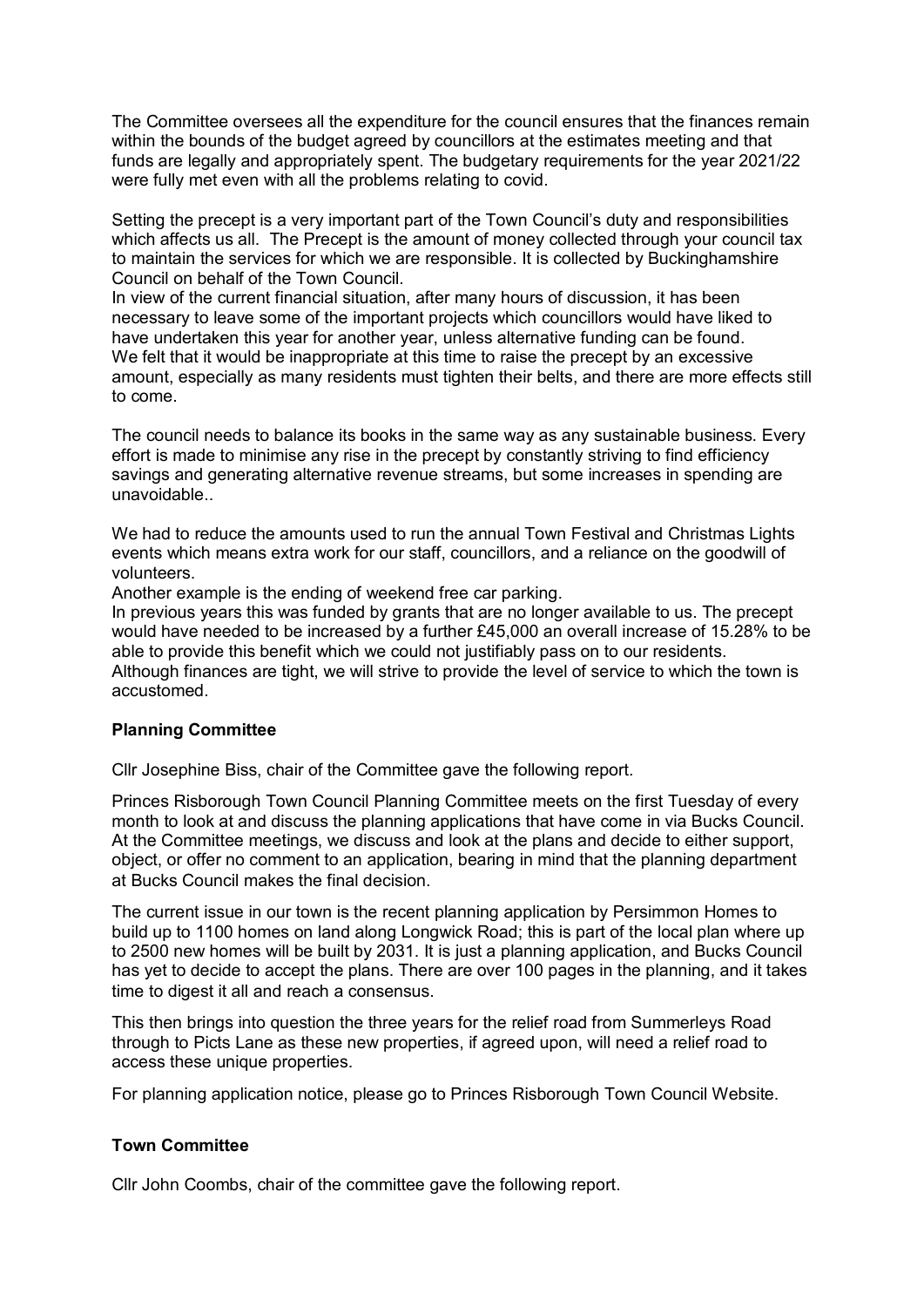During the unprecedented period of the pandemic the council ensured that all the tasks that needed to be done were completed The maintenance team have ensured that all the buildings, playing fields and recreation grounds have been kept in good order and have dealt with repairs as and when they were required thus ensuring that the town always looks its best, or at least the parts of the town that this council has influence over. It is pleasing to note that during this time there have been no reports of play equipment needing any repairs due to damage and the care taken in their maintenance.

As usual the committee continued to support outside not for profit organisations with the loan of council owned equipment and has thus helped in raising much needed funds for local groups.

The local Thursday Market, which comes under the purlieu of this committee, has again blossomed as the year progressed and we still receive requests for stalls, although sometimes we are unable to grant such as when all the pitches are taken. We do review the Market monthly and will continue to do what we can to try to increase the footfall every Thursday. You may have seen stilt walkers and the like in the Market on the last few Thursdays to provide a bit of entertainment for those attending the market.

It has become apparent that there is now very little available space for burials in the Stratton Memorial Garden and so the committee has discussed the implementation of Phase Two, which will open up more land for the purpose of burial. At present we believe that there is sufficient space for the continuation of the interment of ashes in Phase One. Regarding the Stratton Memorial Garden, we continue to receive requests for the placing of Memorial Benches in the burial ground but we no longer have the space for accommodate them and so we do offer alternative locations around the town where we know benches are required or ask donors to wait until Phase Two is completed.

During the period of this council members have been instrumental in introducing a plan to vastly increase the numbers of trees in the town both as a council initiative and as part of the Queen's Green Canopy for the Platinum Jubilee and the first 4 trees were planted in the King George Vth Recreation Ground earlier this year. We hope that this is the start of an initiative that will be taken up by the public.

The Town Committee will continue, during the life of this Council, to ensure that our high standards of maintenance are continued and although funds are very limited this next year, we will always endeavour to obtain value for money for any projects that are agreed either in committee or in Council.

### **Commercial Services Committee**

Cllr I Parkinson, chair of the committee gave the following report.

The Committee wants to encourage use of the Market House, ideal for meetings and training courses. It fills a gap in the town's availability of small venues at reasonable rates. After a period as a building site the premises at 39 High Street have now been finished and let to Aylesbury Bar Company and this is proving to be a popular venue with residents. The Wades Centre has been used as a vaccination centre over the past year but we have been able to reopen some of the rooms to hirers as the year has progressed. The Brushwood Suite opened for bookings and a manager has been appointed to coordinate events and private celebrations. .

### **Events Committee**

Cllr Alan Frost, chair of the committee gave the following report.